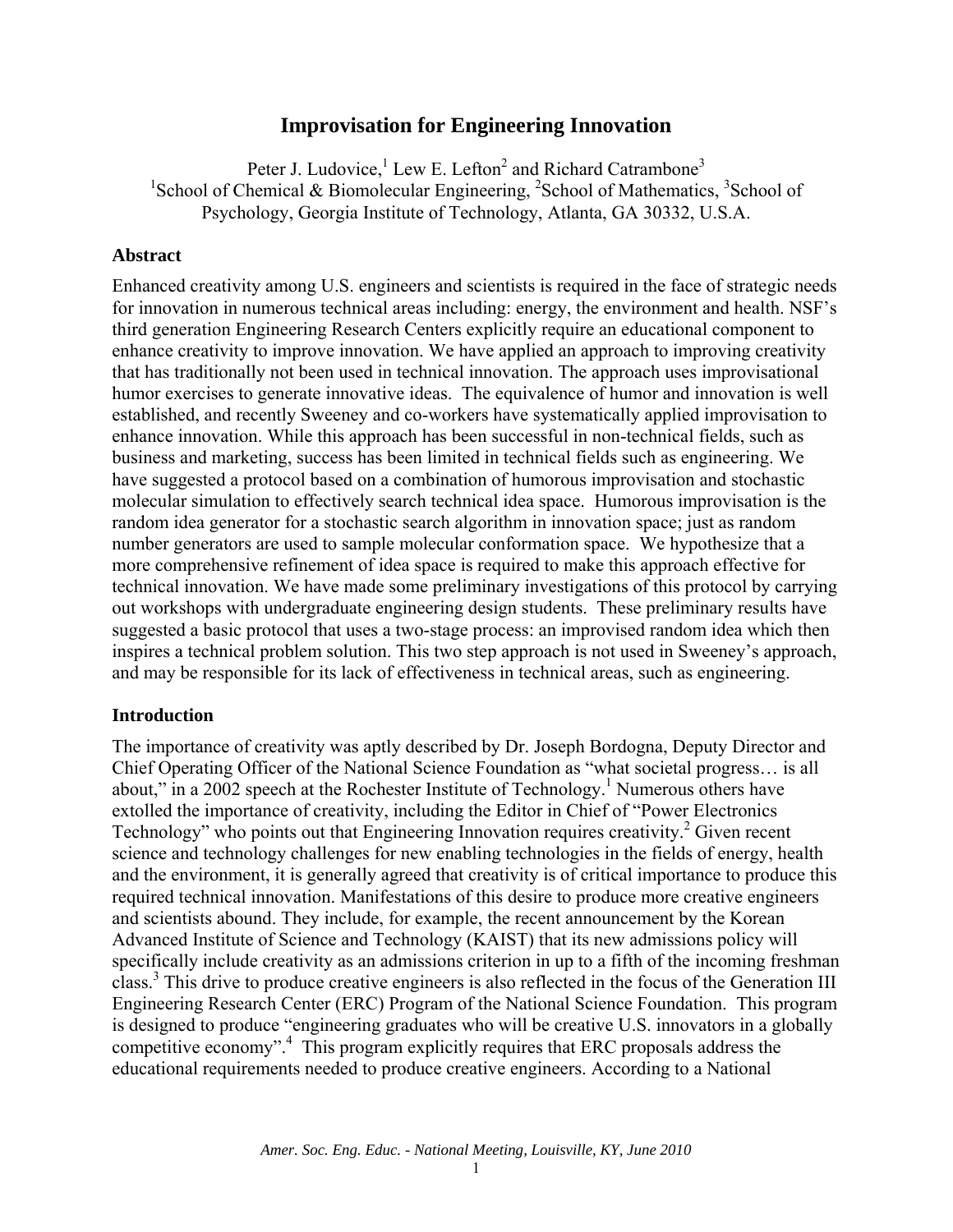Academy of Engineering study, increasing creativity in engineering may also help attract a more diverse demographic to the engineering field. $5$ 

Despite the aforementioned importance of creativity in engineering, there is no well established protocol to enhance or catalyze creativity in engineering design. Such a protocol must be developed before it can be incorporated into and optimized for engineering education. The work described herein is an attempt to do this. Regardless of the specific approach used, essentially all modern design theories depend on a point in the design process where a leap of creativity and innovation is required. This creative leap is not well characterized. Cross and Dorst have written extensively on the importance of the creative act in design theory.<sup>6,7</sup> Wang and Ilhan suggest that the creative act *is* essentially the act of design, but conclude that the "provenance of a creative act is essentially unpredictable in nature".<sup>8</sup> While design theories organize the knowledge and relevant design constraints so as to identify where and how this leap must occur, they do little to help induce or catalyze the creative leap. <sup>9</sup> Despite the attempt to systematically describe this creative act, documenting the stages of the creative process is not equivalent to understanding the origin of creativity.10 Improving this creative skill is a national priority in science, engineering and math. A committee from the National Science board met in August of 2009 to recommend policy to produce talented math and science students that also posses the hard-to-define skill: the ability to innovate.<sup>11</sup> Improving design methodology without addressing this critically important creative step is tantamount to the same flaw that exists in the Six Sigma approach currently. The Six Sigma approach to quality improvement uses statistical analysis to characterize a quality issue and the DMAIC process to organize resources to address this problem. However it often neglects the actual formulation of the solution to the problem, which is typically the rate limiting step. For this reason, many managers are frustrated at the lack of progress on a problem despite their best efforts to install the Six Sigma process because Six Sigma in no way addresses the critically important creativity step.

True creativity requires that innovators increase their creative energy and allow this energy to help sufficiently sample idea space. We propose a mechanism to increase and focus creative energy specifically for scientists and engineers. Despite their aversion to creative energy, scientists and engineers do understand the sampling of other variable spaces with various algorithms. For centuries, scientists and engineers have understood how to manipulate thermal energy to efficiently move through the state space of both ancient and modern materials. The principal of annealing metals has been understood for thousands of years and simply involves a local increase in thermal energy (heating) to allow the packing of the metal atoms to find a state that has better material properties. Finding the optimal amount of thermal energy is the key. Too little thermal energy or heat and the material will not change, but too much thermal energy will simply melt the material and not allow it to settle into a lower energy state that typically produces superior properties. Similarly, computer simulations are also used to sample the state of materials to understand structure-property relationships and design new materials. The key to an effective simulation is the sampling algorithm. Narrow sampling and the simulation will not move from the initial state of the material, but sampling that is too broad and the material will end up in a physically unrealistic high-energy structure. Physicist M. Mitchell Waldrop recognized that creativity works exactly the same way in the book "Complexity: The Emerging Science at the Edge of Order and Chaos". <sup>12</sup> Waldrop claims that the edge of chaos is where the components of a system never quite lock into place, and yet never quite dissolve into turbulence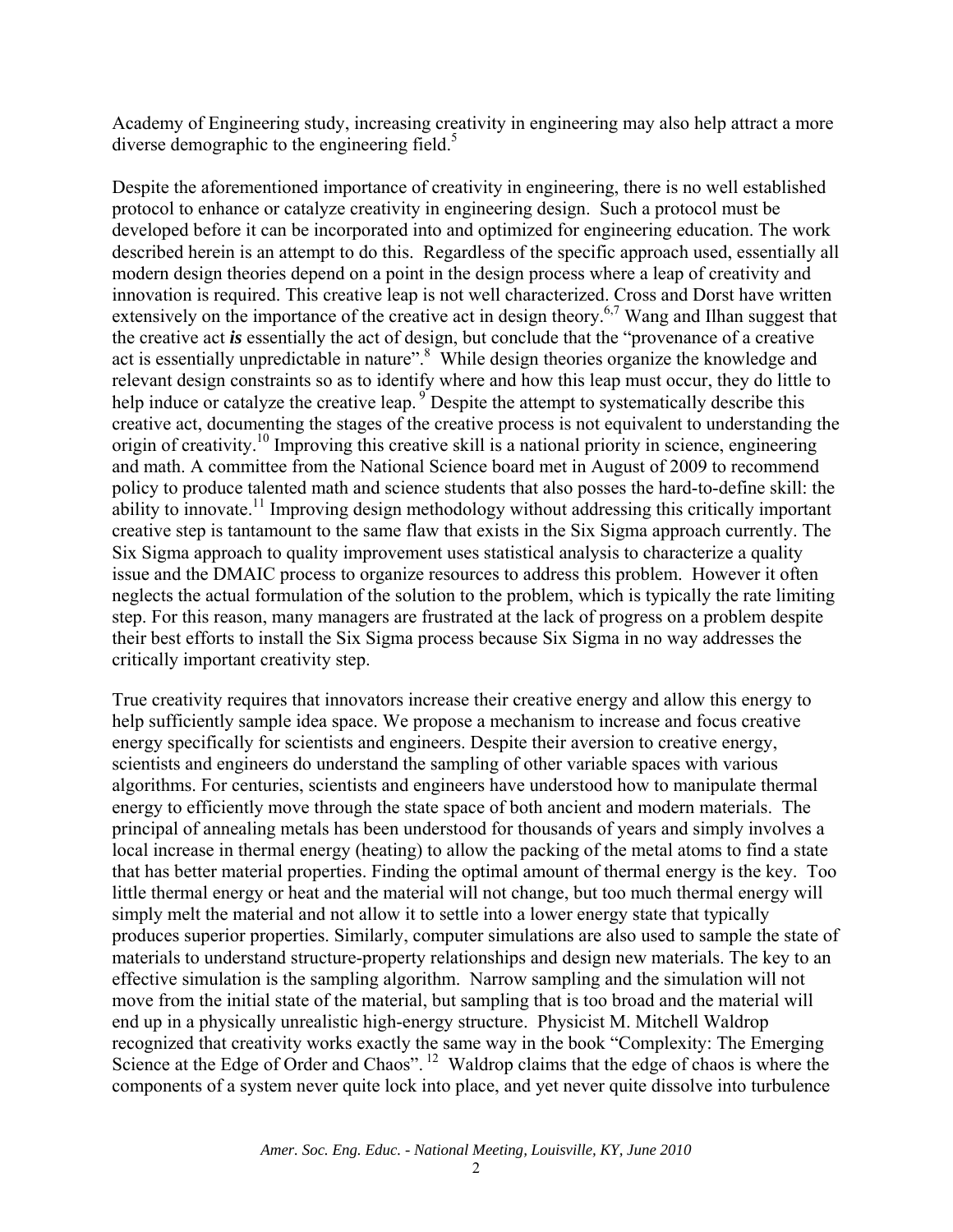either. This chaotic region is where an infusion of creativity energy creates just enough chaos to efficiently sample idea space but not so much that the ideas generated are totally unreasonable.

The analogy between temperature in annealed materials and creative energy in innovation is a simple logical concept that we plan to exploit in improving creativity in engineering. In annealing, it is thermal energy that samples the states of the metal. In stochastic simulation, it is fluctuations in energy that sample the state of the simulated material. The creative energy that allows the sampling of idea space is humor. The equivalence of humor and innovation is well established. Edward de Bono points out that both humor and innovation require lateral thinking that jumps from one plane of thought to another. This transfer is the punch-line in a joke where two disparate ideas are compared in a humorous way. In innovation, this transfer is seeing a problem in one domain from the perspective of another.13 Arthur Koestler formulated this in terms of bisociation theory, where both humor and innovation occur via the associative thinking that discovers the intersection between two disparate planes of thought or idea space.<sup>14</sup> The concept of bisociation is illustrated for both humor and technical innovation in Figure 1. Intersecting planes represent the two disparate domains of thought, and the curve is the improvisational path that will sample the intersection of these planes. Many of the points on the intersection represent ideas that will not be filtered or refined into a useful design solution (open circles in Figure 1b). However, some will produce useful innovative ideas (filled circles) such as the plastic-metal laminate film commonly used in food packaging.



**FIGURE 1.** Schematic of Koestler's Bisociation Theory applied to a joke (A) and a technical problem (B). The left diagram depicts the classic "Who's on First" gag of Abbott and Costello where each open circle represents an individual joke. The right diagram explores the common application of plastic and metal films. Each circle on the right represents various ways of combining metal and plastics. Most of these are impractical given the large difference in the melting point of these materials. The filled circle on the right represents a feasible solution in the form of plastic metal laminates that combine the good barrier properties of metal films with the ease with which plastic films can be sealed. These are commonly used in modern packaging

Given this equivalence of humor and innovation, we hypothesize that a humorous environment is required for effective innovation. Humor is the energy used to sample idea space, and below we describe a method to harness this humorous energy to catalyze the creative step in engineering design. While using humor appears to be amethodical or lacking in a method, such amethodical methods are somewhat common in computer programming.<sup>15</sup> In fact, improvisation is currently being used to improve computer program algorithm design at Georgia Tech among undergraduates.<sup>16</sup> Since this method addresses the creative step in engineering design, it will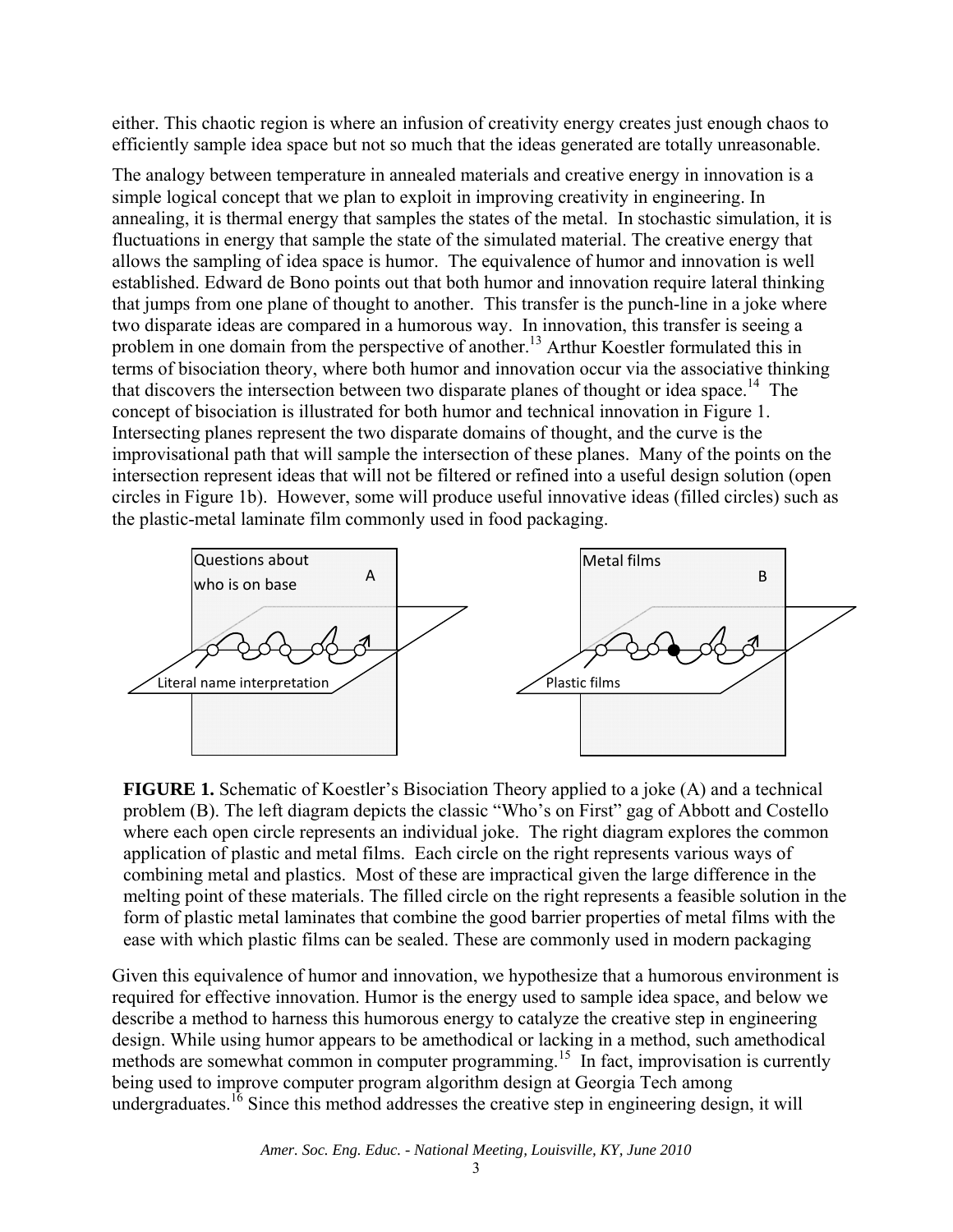typically be used as part of an engineering design protocol as mentioned above. To illustrate this, we describe its potential use with a common approach to innovative engineering design know as TRIZ.17,18 This systematic design approach takes its name from the westernized acronym of the Russian name (Тероия решешия изобретательских задач) which translates as "The theory of inventor's problem solving". This method uses tools and design heuristics to systematically innovate. It is based on a number of basic principles or laws including the principle of "Technical Contradiction". The technical invention is broken down into its internal contradictions (i.e. faster vehicles require larger engines which add wait and make vehicles slower). These technical contradictions are resolved using a systematic set of steps. However, TRIZ offers no means to improve creativity during the execution of any of these steps, and the proposed approach can be used generally within TRIZ or other systematic approaches to improve their overall effectiveness.

The most obvious incarnation of humor as a means to sample idea space is improvisational comedy. Popularized by improvisational troupes such as "Second City" in Chicago and television shows such as "Whose Line Is It Anyway," this technique uses improvisation to guide performers through a humorous skit. This approach has been applied effectively to generating ideas for business and other non-technical organizations by simply focusing on business, organizational or training ideas vs. comedy skit ideas.19,20 Our hypothesis is that such techniques, can be adapted to generate engineering design ideas. Currently the most popular and successful approach is that of John Sweeney, founder of the Brave New Workshop (BNW) improvisation troupe of Minneapolis<sup>20</sup> because of the clarity of this approach and the recent success it has achieved. Sweeney's approach employs two steps: an idea generation step, followed by a filtration step that focuses on the more feasible ideas. Recent articles have implied that this approach can be applied to engineering.<sup>21,22</sup> However, Julia Schmidt, the former president of the Brave New Workshop, states that this method does not necessarily work for filtering technical ideas in the statement below.

 *"…we are GREAT at helping clients with two things: 1) generating a lot of ideas at the TOP of the brainstorming funnel (we are NOT really suited to help technical teams further refine and develop ideas, as we are based in improvisation not engineering) and more generally, 2) BEHAVIORAL change—we help individuals and teams shift their own behaviors that affect the culture of innovation (or lack thereof) within their organization."* 

> Julia Schmidt Former President, Brave New Workshop<sup>23</sup>

We contend that the failure of improvisational techniques in the technical realm of science and engineering is due to specific differences between sampling technical idea space and more general idea space associated with marketing, advertising and business. By addressing these differences we are developing a method for sampling technical idea space that is currently being tested and refined.

## **A Method for Technical Innovation Using Improvisation**

A basic assumption of our approach is that Sweeney's method fails because of the unfocused idea filtration scheme that is used. Sweeney uses improvisational exercises to produce ideas and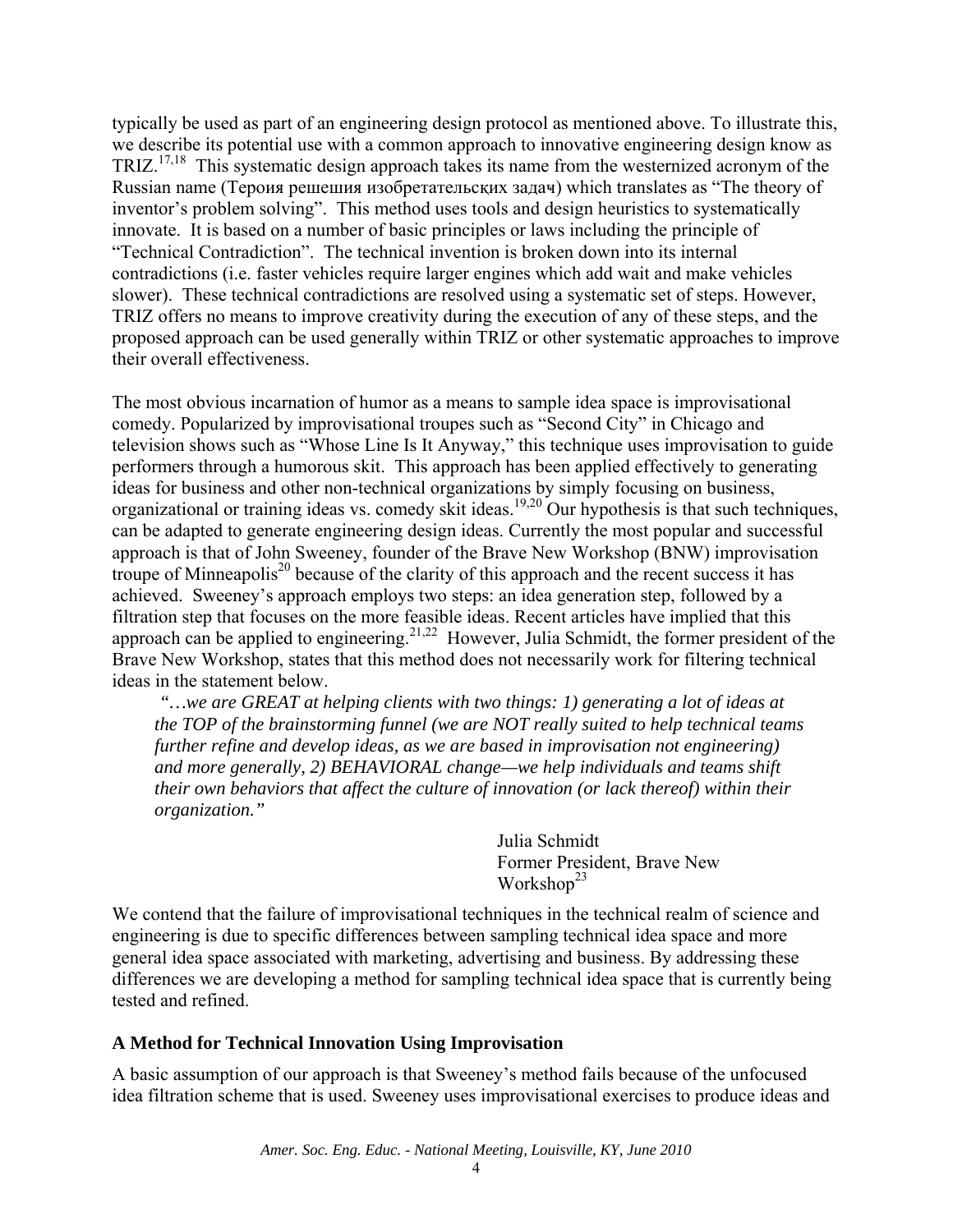then filters them later. This general filtration scheme works fine if the goal is to produce ideas for advertising and marketing, because these ideas are general in nature. This means that most ideas produced from improvisation exercises are of similar usefulness for marketing or advertising. However, technical solutions are much more constrained, and require a more extensive filtration of the improvised results because they are farther from the original idea in idea space as seen in Figure 2. In general, a random idea might be relatively close to a marketing idea such as a humorous idea for a television commercial. Neither of these ideas is bound by physical constraints. However, technical ideas to address technical problems are constrained by numerous physical, chemical and thermodynamic laws. For example, the random idea of a talking animal produced from an improvisation exercise may be a perfectly good idea for a business marketing campaign or commercial, but would provide little insight into the solution to a technical problem. However, such a random idea might inspire a useful technical solution.



**FIGURE 2.** Schematic differences in the refinement of random ideas generated from improvisation for both general and technical applications. The larger difference between random ideas and feasible technical ideas suggests the need for an additional component of refinement for technical innovation due to the increased physical, chemical and thermodynamic constraints on technical ideas.

Some insight into the different sampling of idea space seen in Figure 2 can be obtained from the sampling of molecular conformation space in the simulation of molecular structures. Improvisation is the equivalent of randomly sampling conformation space of a molecule. Such algorithms are commonly used on commercial molecular modeling software such as  $MOE<sup>24</sup>$  and CERIUS2<sup>25</sup> to look for interesting conformations for a particular molecule. Such algorithms can be used to see if it is possible for a molecule to adopt extended, compact, helical or straight conformations, but none of these conformations are tested for feasibility. Neither of these sampling methods are completely lacking in constraints. For example, while the torsion angles, about which covalent bonds can rotate, are freely sampled, the bond lengths and bond angles

*Amer. Soc. Eng. Educ. - National Meeting, Louisville, KY, June 2010*

5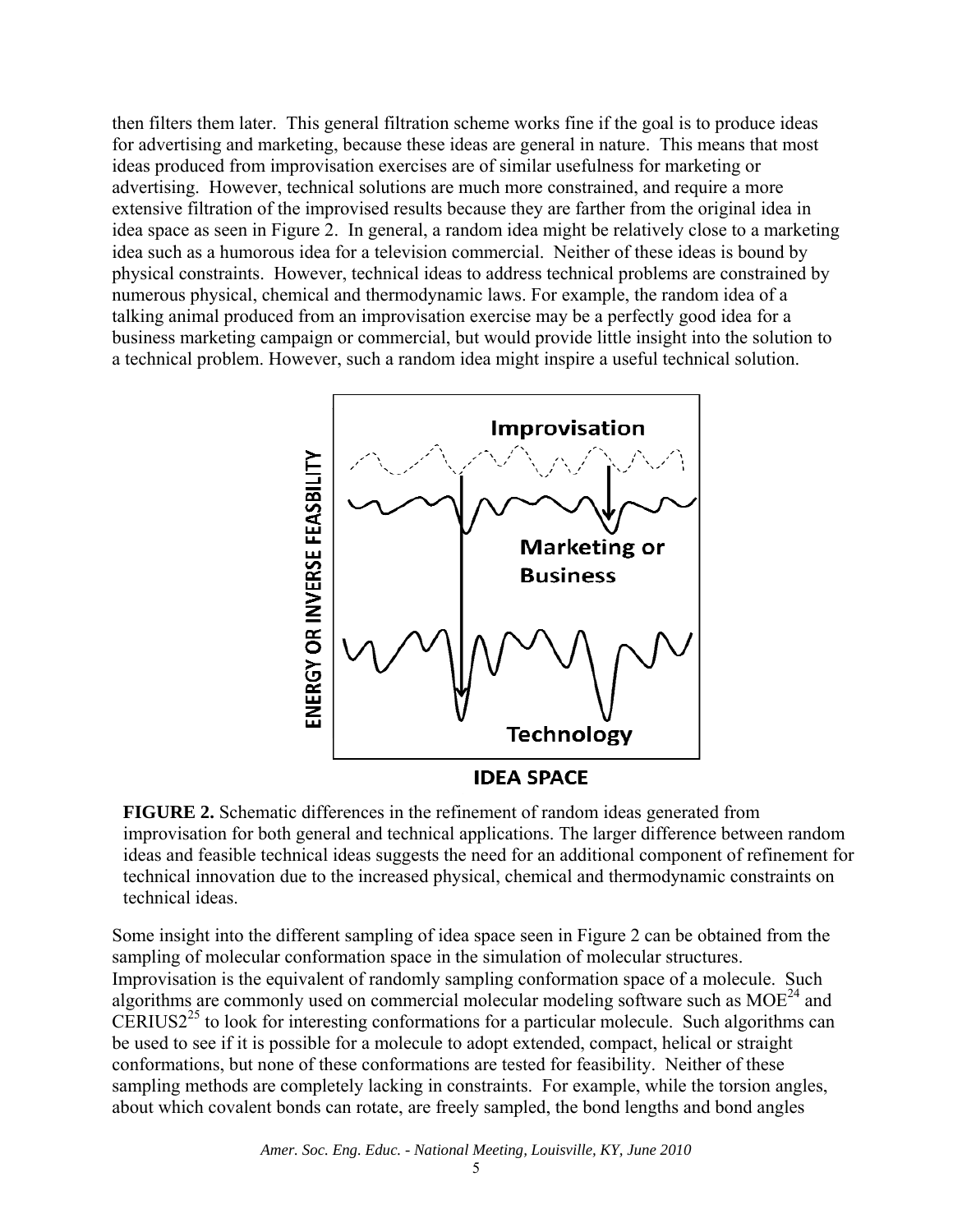undergo minimal perturbations. Similarly, improvisation is constrained by the basic syntax of language and the basic structure of the improvisation exercise.

The use of improvisation to generate general business or marketing ideas is similar to the same random searching of molecular conformations followed by a minimization of the molecular conformation energy. This energy minimization allows the random idea to crystallize into a more feasible idea. However, minimization will only converge to a low energy structure in the vicinity of the starting point for a highly dimensional conformation space. Similarly, the direct generation of applied ideas and solutions from random improvisation ideas only results in solutions that are closely related to the improvisation ideas. A more rigorous search method such as molecular dynamics, stochastic dynamics or Monte Carlo simulation is required to find lower energy minima that are farther from the starting point. Therefore we assume that one or more additional improvisation steps are required to produce technical solutions from random ideas derived from improvisation. This additional step or steps helps to traverse the additional distance in idea space as seen in Figure 2. Therefore, we will assume that these additional steps are required to apply improvisation to technical innovation and that these steps must be carried out by personnel with technical backgrounds. Failure to address these two requirements is likely responsible for the failure of traditional approaches like those of Sweeney and co-workers to address technical innovation.

Unlike the direct optimization following a random search, most stochastic molecular simulation algorithms do not execute the random conformational search and the energy minimization independently. Typically, the last energy minimized structure is used as the starting point for the next random conformational structure. Therefore, when low energy structures (or high feasibility in idea space) are obtained, the subsequent conformations are biased to reflect the characteristics of these low energy conformations. This biasing is of critical importance for the most commonly used stochastic sampling algorithm. This algorithm, the Metropolis Monte Carlo (MMC) simulation algorithm, is very efficient at sampling complex variable spaces.<sup>26</sup> The breakthrough that Metropolis made over traditional stochastic or Monte Carlo methods is the elimination of the transition state matrix. In these traditional approaches, searching variable space proceeds according to the known probability of transitioning from one state to another. These transition states are very difficult to calculate for physical systems and impossible to know for searching creative idea space. The MMC approach searches variable space by making a random change or perturbation of the state, and then accepts this random change according to a biasing distribution that is guaranteed to produce a system with the appropriate state distribution based on physical constraints of the problem. Since improvisational exercises are designed to produce random perturbations in idea space they will work well in the framework of the Metropolis Monte Carlo method. It is the failure of Sweeney to include this biasing during the search process that fails to focus the random perturbations from improvisation on a constrained engineering design problem. Therefore we testing ways to implement such biasing and eventually plan to test the following hypothesis.

**HYPOTHESIS 1:** The efficiency of sampling engineering idea space is increased by applying a bias during the search of idea space.

This hypothesis will eventually be tested by comparing the results of improvisational exercises with and without biasing under the same conditions. In the meantime we are simply testing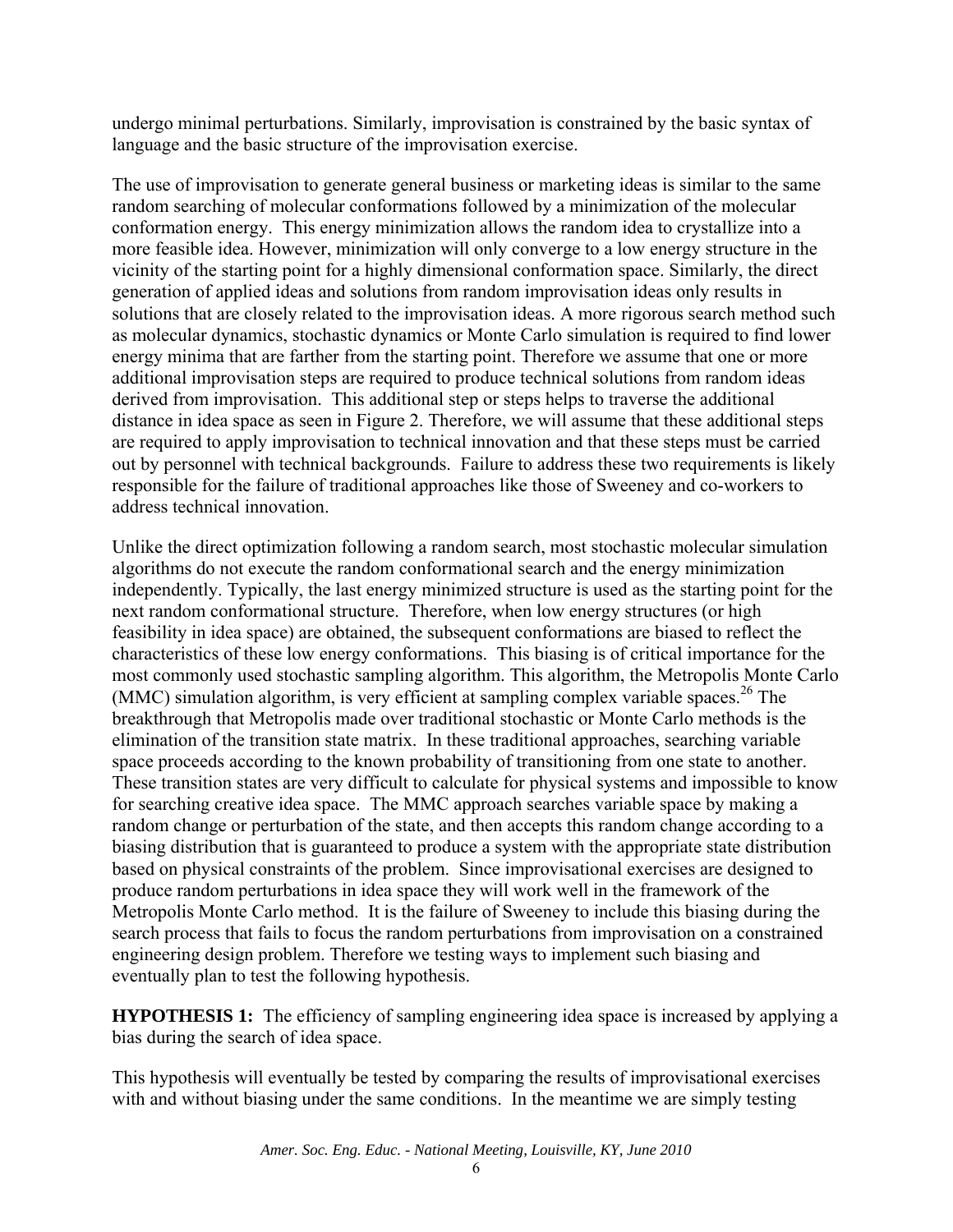various methods to apply a multistep approach to produce technical solutions from ideas produced by improvisation exercises and explore best practices for these innovation exercises. Specifically, our initial results focus on the means by which a random improvised idea can produce a solution to a technical problem. Later, we plan to integrate technical solutions into the improvisation process to produce the idea space biasing that is currently used in molecular simulations.



**Figure 3.** Schematic representation of the traditional Metropolis Monte Carlo algorithm for (a) a physical simulation and (b) an improvisation to generate technical engineering solutions.

Figure 3 provides a side-by side comparison of the Metropolis Monte Carlo algorithm applied to a typical physical simulation and to the proposed search of idea space. The example physical system is the simulation of a physical system at constant temperature. For the sake of illustration, assume the physical system used in the traditional Metropolis Monte Carlo algorithm in Figure 3 is a periodic cell of liquid water. The initial state at the top of this schematic could typically be a periodic cell containing randomly placed water molecules at the density of water. The random perturbation is simply a random translation and/or rotation of one or more water molecules. The biasing test (contained in the diamond shape in Figure 3a) assures that the system follows the constraints of statistical mechanics for constant temperature system. In such a system, statistical mechanics clearly defines the probability P of any given state which is given by Equation 1.

$$
\mathbf{P} \propto \mathbf{e}^{-\mathbf{E}/\mathbf{k}\mathbf{T}}
$$
 [1]

This probability P is proportional to an expression commonly called the Boltzmann factor, where  $E$  is the current energy of the system, k is Boltzmann's constant and  $T$  is the absolute temperature. By using the change in the energy  $(\Delta E)$  associated with the system perturbation in the Metropolis Monte Carlo algorithm, Metropolis showed that this algorithm would eventually

*Amer. Soc. Eng. Educ. - National Meeting, Louisville, KY, June 2010*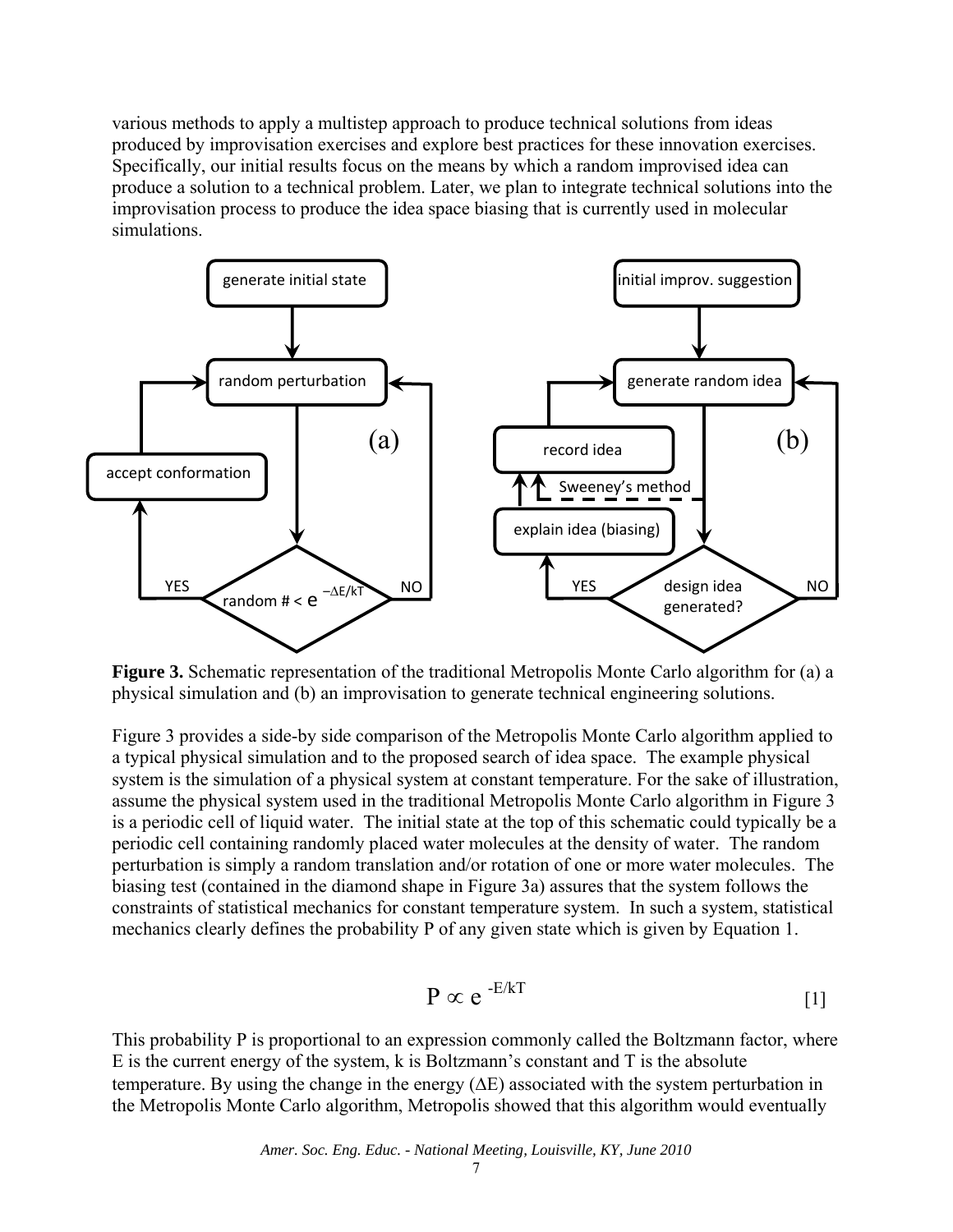converge to the probability distribution in Equation 1. As seen in Figure 3, a uniform random number between 0 and 1 is chosen and compared to this Boltzmann factor using the change in energy between the current and previous state. If the change in energy is negative then this exponential factor is always greater than 1, so the new state is always accepted. If the change in energy is positive it is only accepted based on the Boltzmann probability. Applying this approach over and over results in a low energy state that has the Boltzmann distribution superposed on top of that low energy state.

The temperature (T) plays an important role in this algorithm, and the equivalent quantity in the improvisational search of idea space (Figure 3b) is humor. Temperature or humor provides the energy that creates the near-chaos described above by Waldrop. As the temperature approaches infinity, the exponential factor approaches one and essentially all randomly perturbed states are accepted. This is the turbulent state the Waldrop describes. As the temperature approaches zero, then only random perturbations that reduce the energy are accepted. This results in a systematic search for a local minimum that produces this state that Waldrop refers to as "Locked into place". Neither of these two extremes is efficient for sampling molecular conformation space or technical idea space. The high temperature case produces only high energy structures that are unrealistic, whereas the low temperature case produces only one local minimum and does not sample state space well. There exists an optimal temperature for physical simulation and an optimal humor level for searching of idea space.

Figure 3b is only a general schematic of the proposed approach to applying the Monte Carlo Metropolis stochastic simulation to the sampling of technical idea space. Details of the optimal approach will likely differ, given that statistical mechanics provides no guidance on the biasing of the idea space probability distribution as it does for molecular conformation space as seen in Figure 3a. While improvisation provides an effective random idea generator, how to use such ideas to generate potential technical solutions and bias further idea-space exploration in the direction of such solutions is not currently known. The statement above from Julia Schmidt reflects the failure of Sweeney and co-workers to go beyond this initial random idea generator phase and this fact is responsible for their difficulty in applying their method to technical innovation. The research program described herein focuses on exploring methods to use randomly generated ideas from traditional improvisational exercises to generate potential technical solutions and bias subsequent ideas in the direction of feasible technical solutions as seen in Figure 3b.

The initial improvisational suggestion at the top of Figure 3b may be technically related or a random suggestion from someone participating in the improvisational search of technical idea space. Such random suggestions, from improvisational show audience members, are a common way to start improvisational performances. The subsequent generation of a random idea utilizes standard improvisational exercises.<sup>27</sup> Next, the random idea generated from the improvisational exercise must be used to generate a solution to a technical or engineering design problem. Our initial approach to this stage is to simply use random improvised ideas to inspire technical engineering solutions. Sometimes a solution is inspired and sometimes not. However, this is the current form of biasing used in the preliminary work below. However, we have not designed an effective way to use a particular technical design solution as a new starting point, thereby allowing an iterative search that converges on a class of technical solutions. This biasing may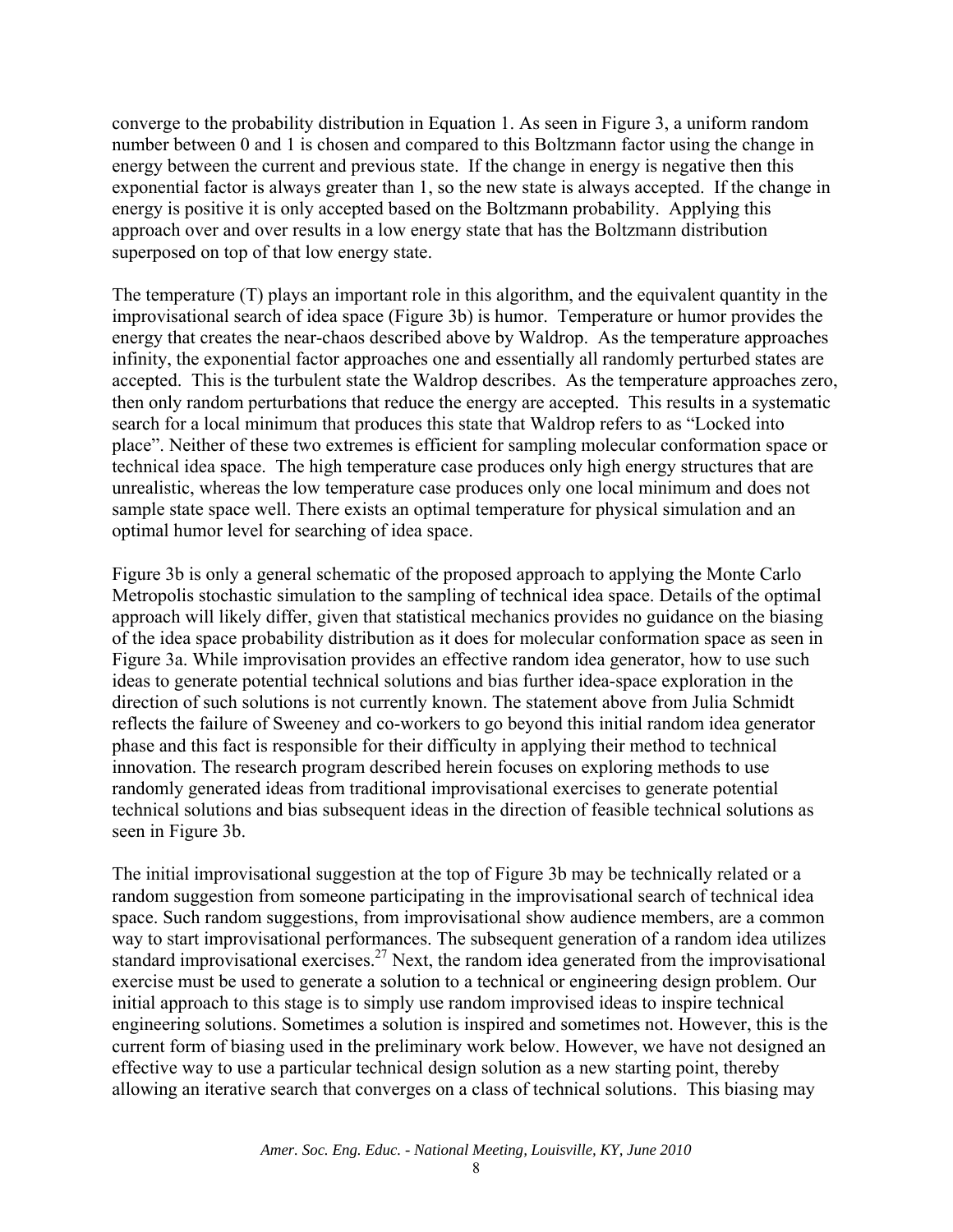require improvisation completely inside technical idea space, but so far we have had little or no positive results with this approach (see preliminary work below). However, we are hopeful that simply exposing the technical ideas in the course of this two stage improvisation process may eventually illustrate how these may be incorporated into an iterative Metropolis Monte Carlo process.

The application of humor to technical innovation is not new, but has not been studied in the systematic manner that is proposed. The proposed work will help overcome the aversion to such a non-traditional approach that has the potential to drastically improve technical innovation. Humor in the workplace is generally regarded as a positive thing because it appears to have positive effects such as relieving stress, but more recently it is associated with greater creativity.28,29 The Kodak Corporation has created a humor room where employees can go to relax or have creative brainstorming sessions. The Kodak Humor Room offers joke books, cartoons, video tapes of comedians, stress-reducing toys and software for creative problemsolving. Solvay Advanced Polymers, which has created an innovation space (the Think Loft, see Figure 4) similar to the Kodak's Humor Room, is one of our local collaborators on this work. Hoechst Celanese maintained a similar room at its former research and development facility in South Carolina that was actually triangular in shape.<sup>30</sup> Unlike the Kodak Humor Room, which was used mainly by non-technical personnel, the equivalent rooms at Solvay Advanced Polymers and Hoechst Celanese were sometimes used by technical personnel.

Despite the apparent success of the Kodak humor room, a significant culture barrier still remains. The technical advisor on the Humor Room project was Lindsey Collier, now the owner of Creative Edge Associates in West Henrietta, New York. Despite the success of this project, Collier points out that many Kodak managers believed this approach was inappropriate and

resisted promoting it in the company newsletter and secretly hoped it would disappear, despite its very positive publicity in external print and TV. This attitude among some Kodak managers is consistent with the perception that people generally associate true creativity with people in the arts as opposed to engineering.<sup>31</sup> A study comparing the creativity of music and engineering students concluded that, while music students were statistically more artistically creative than engineering students, there was no statistical difference between the measured scientific creativity levels of



**Figure 4.** The Think Loft at Solvay Advanced Polymers in Alpharetta, GA.

these same students.<sup>32</sup> The above study on people in the arts and engineering examined the hypothesis that creativity is not valued in modern engineering education.<sup>31</sup> This study concluded that engineering education does not embrace many of the open-ended non-traditional principles commonly associated with innovation such as: keeping an open mind, learning to fail and encouraging risk. Another principle that was not typically followed by engineers in this study was the search for multiple answers. A similar study we carried out previously on collaborative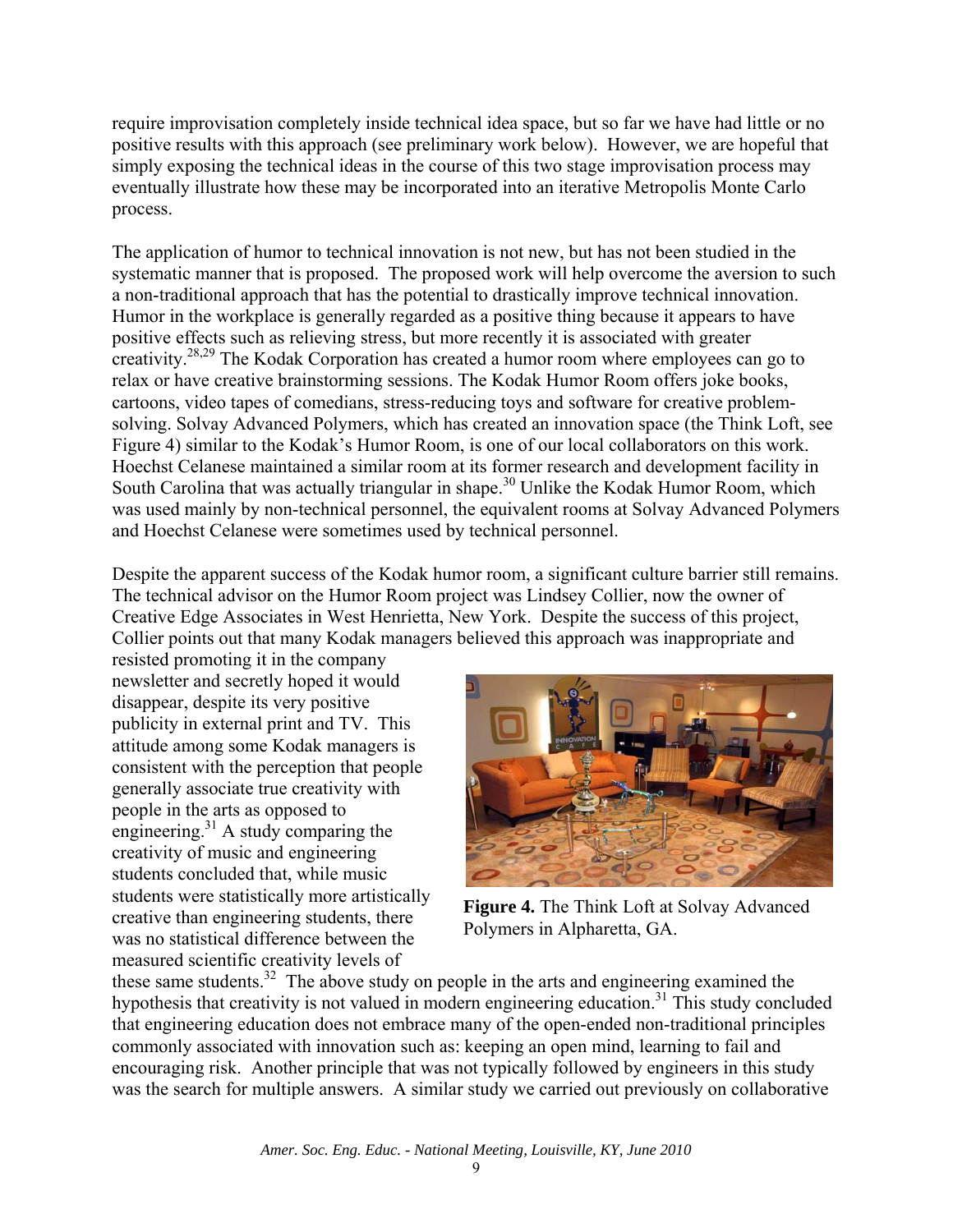learning found that collaboration was stifled by the engineering students' perception that engineering problems have only one answer.<sup>33</sup>

Innovation often takes many years to produce practical successes. Because the application of humor to technical innovation, as seen in the aforementioned Kodak, Solvay and Hoechst Celanese examples, is a relatively recent phenomenon, it is difficult to find a successful example of humor being used in technical innovation. However, just because humor was not purposely introduced to an engineering or science environment does not mean that it did not exist there. We contend that humor may have been partly responsible for one of the greatest historical examples of technical innovation in the history of the U.S., the Lockheed Martin Skunk Works. This aerospace engineering think tank produced some of the most innovative aviation designs in history in very short periods of time. It took its name from the tendency of its members to answer the phone "Hello, Skonk Works," (from the backwoods still in the L'il Abner Cartoon) in recognition of the smell from the nearby vinyl plant.<sup>34</sup> Later, because of the copyright issue with the cartoon, it was changed to Skunk Works. The founder of the Skunk Works, Clarence "Kelly" Johnson, eliminated all unnecessary paperwork. This fact coupled with working on high pressure top secret projects created a culture of ambiguity. Ambiguity is also one of the important innovation principles discussed in the aforementioned study on engineering education.<sup>31</sup> However, ambiguity has also been known to give rise to spontaneous humor as a way of coping with the ambiguity, which often defies characterization by normal language.<sup>35</sup> We suggest that the design successes from the Skunk Works may be partly due to the humor that accidentally arose from the ambiguous nature of this very innovative organization.

In addition to a cultural barrier to the use of humor in improving innovation, there may a general bias among scientists to the application of creative exercises in general. A 1984 study by Lawson comparing designers and scientists found that scientists tended to use fundamental knowledge to systematically implement designs.<sup>36</sup> In contrast, designers initially explore multiple solutions – scientists are problem-focused whereas designers are solution focused. While engineering design specialists contend that this creative exercise is important, they limit it to a brief discussion of "Brainstorming" and concentrate more on the systematic approach to refining engineering ideas.37 Given the cultural change that may be required to see this method utilized for engineering design, we are testing it in academic classrooms first. Perhaps the establishment of a well designed educational program in this area can help start the cultural change that may be required to see it introduced into industry. The results of testing this protocol in two engineering design courses at the Georgia Institute of Technology in 2008 and 2009 are described below.

## **Preliminary Results**

While we eventually plan to test the aforementioned hypothesis, many trials will be required initially to determine the best practices for this approach. The first two trial exercises were carried out by P. Ludovice and L. Lefton with engineering students at the Georgia Institute of Technology under an Institute Review Board approved protocol for human subjects research (protocol number H08340) which allows us to analyze surveys and taped observations from these sessions, as long as they are done so without using participant identities. In addition to their faculty positions at the Georgia Institute of Technology they both have experience in standup and improvisational comedy. While these qualifications are important for the development and testing of this protocol, it will remain to be seen if this protocol can be transferred to technical personnel that do not have significant improvisation experience.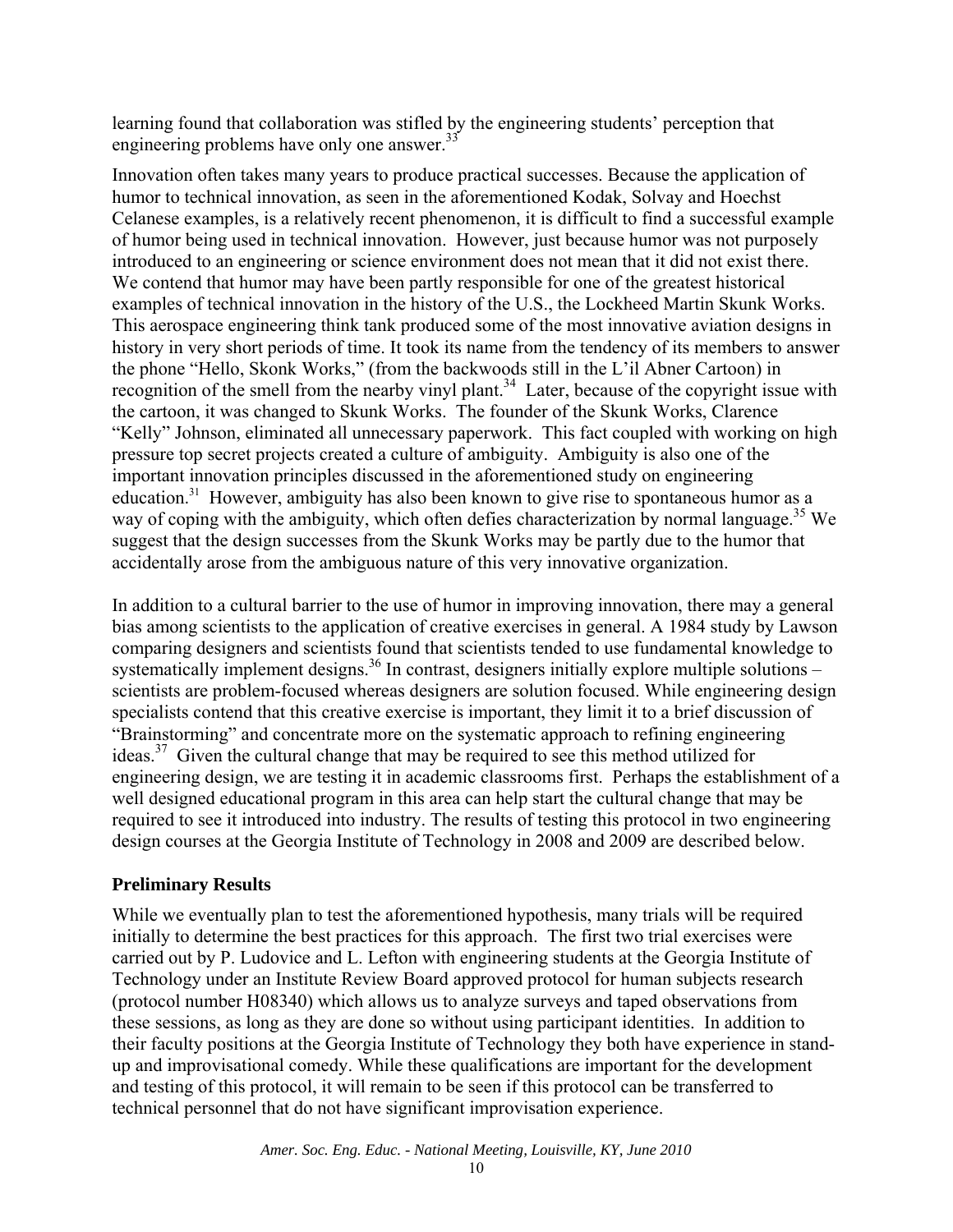| <b>Table I.</b> $22$ Factorial Design mixing technical and humorous components in the "Shopping List" |
|-------------------------------------------------------------------------------------------------------|
| short form improvisation.                                                                             |

| Random Humorous Story              | Random Humorous Story         |
|------------------------------------|-------------------------------|
| Random Shopping List from audience | Project Design Component List |
| Story Focused on Design Task       | Story Focused on Design Task  |
| Random Shopping List from audience | Project Design Component List |

The first exercise tested an approach to mixing improvisation directly with an engineering design problem with 16 students from a sophomore-level mechanical engineering robotics design class at Georgia Tech in the Fall, 2008 semester (ME2110). This exercise simply tested if technical concepts could be easily mixed with improvisational exercises. In this exercise we explored the robotics design problem for that particular course using an improvisation exercise commonly known as "Shopping List". This exercise involves improvising a scene where a moderator occasionally yells out a random item that the improvisers must incorporate into the improvised scene. The course-defined design task (what the robotic device must do) and the list of materials provided to build the assigned robotic device (actuators, stepping motors and other mechanical devices), were provided by the instructor. The creativity workshop began with a short briefing about improvisation and approximately 30 minutes of simple warm-up exercises. Experience has shown that these warm-up exercises are critically important for getting participants in the appropriate mental state.<sup>27</sup> The shopping list began in the traditional state and then the aforementioned task and list of materials were mixed in to create 4 possible improvisation scenarios. These consist of alternating the theme of the improvisation between a typical funny suggestion and the theme of the robotic design and alternating the shopping list items between a funny random list and the components to be used in the robotic design in the  $2<sup>2</sup>$  factorial design seen in Table I. While only 8 students completed the survey we did learn some useful, qualitative information from this exercise, namely that the students appear to enjoy this general approach.

The post-exercise survey was designed by R. Catrambone, an educational psychologist, and Professor of Psychology at Georgia Tech. The survey questions were rated from 1(strongly disagree) to 5 (strongly agree). In addition to some open-ended comment type questions the survey questions included:

- 1. Have you ever **seen** improvisational comedy before?
- 2. Have you ever **done** improvisational comedy before?
- 3. The exercises done in this improvisational session made me feel uncomfortable.
- 4. The exercises done in this improvisational session were fun.
- 5. The exercises done in this improvisational session stimulated my creativity.
- 6. The exercises done in this improvisational session might potentially help produce useful ideas for our classes design project.
- 7. I consider myself a creative person.
- 8. I consider myself a funny person.
- 9. I consider creativity just as importance as technical expertise in engineering design.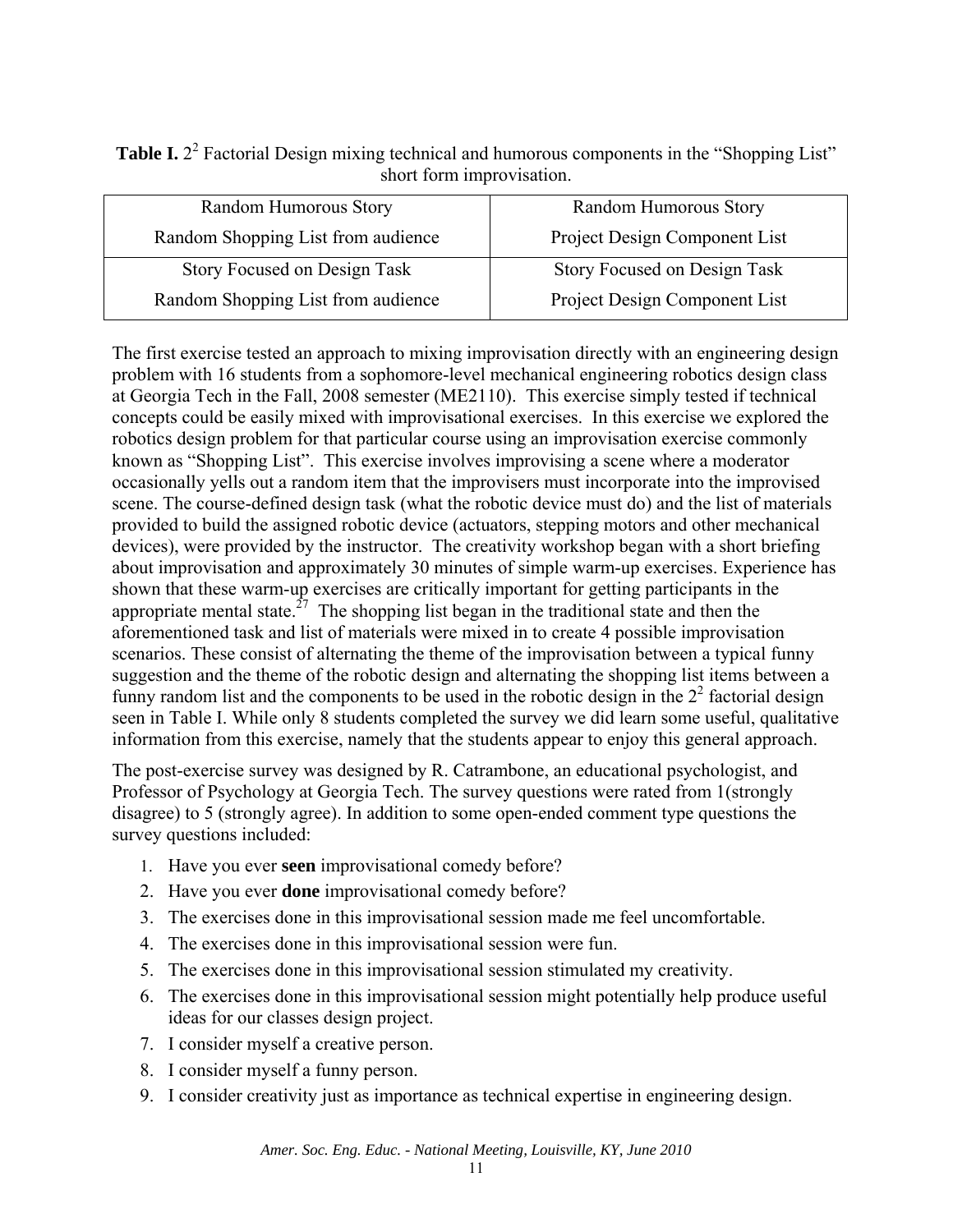10. I think more creativity exercises like this one could benefit this course and similar engineering design courses.

The mean values of the survey are seen in Figure 5 with their 95% confidence limits. Only questions 4, 9 and 10 were statistically different from the neutral answer of 3 (partially agree, partially disagree). The strong positive response to question 9 is encouraging with regard to perceived importance of creativity. If our assumption that humor is critically important is correct then there should be a positive correlation between question 4 and question 10. A linear regression fit of the numerical response of question 10 to question 4 (Q10=A $\times$ Q4) produced a correlation coefficient of A=1.008±0.137 at the 95% confidence level. This positive correlation, while based on a small sample, is consistent with assumption that humor is of critical importance.



**FIGURE 5.** Results of survey questions in creativity workshop for a mechanical engineering robotic design course (ME2110). The error bars are the 95% confidence intervals about the mean and an \* indicates that the mean is statistically different from the neutral answer of 3 at the 95% confidence level.

Observation of the session indicated that the mixing of technical design goals and humorinduced random ideas was relatively awkward using the factorial approach seen in Table I. The mixing of these concepts seemed to constrain the humor-based random idea generator. This made the ideas non-random. Further, the mixing of the two did not spontaneously produce design ideas. Students commented that we would "Drift" from the design problem. This suggested that humorous improvisation should be used as a truly random idea generator independent of the design problem, and then these ideas could be used to seed an approach to the engineering design problem. If the random idea generates a viable approach to the engineering problem it is collected, as seen in Figure 3b. This is a simple form of the biasing used in the Metropolis Monte Carl method. If a technical engineering solution is produced then the original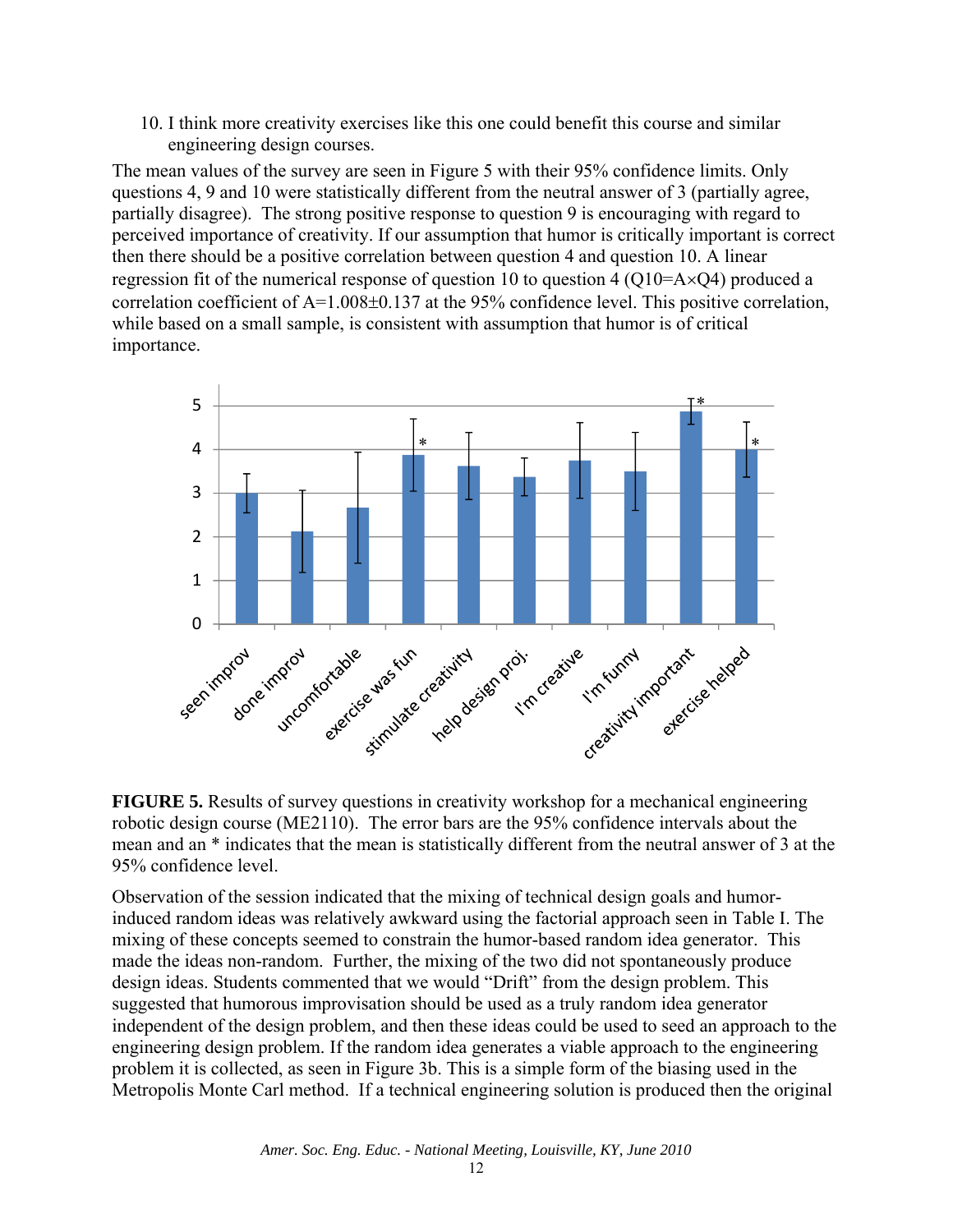random idea is eventually discarded as in the MC method. The creation of the technical idea during the improvisation session also plants a seed of a particular technical bias in the minds of the improvisers. These seeds represent the bias toward more feasible solutions. While it is possible that such seeds many never take hold, we suspect that they will be based on observations of humorous improvisation. In long form improvisation, an early idea is often revisited later in the improvisation. This is a natural tendency of both improvisation and stand-up comedians and is referred to as a "Call-back". We are hopeful that a similar phenomenon will occur in these innovation exercises. This exercise motivated this biasing approach which was used in the second exercise below.

In a second exercise in the Fall Semester of 2009, twenty-two students in a chemical engineering product design course at Georgia Tech participated in a similar exercise. After warm-up exercises, different improvisation exercises were used to generate random ideas. These included "Slide Show", which starts with some random suggested places, and a single narrator who narrates a slide show of a trip to these places comprised of several participants making random periodic poses. Another exercise that requires the improviser to describe an alternate use of a random prop was also employed. After narration from the "Slide show" or the alternate description of the prop is complete, another participant describes a potential solution to a posed problem based on the idea produced from this narration. This was a chemical product design course (CHBE4535), and the example tested was a shoe deodorizing product.

Open feedback on the questionnaire appeared to indicate this "Slide Show" approach was perceived as more effective for innovation by the students. That perception may be because this was the only improvisation approach used where sufficient time was available to derive engineering solutions from the random improvised ideas. Students responded very positively to extraction of ideas from the "Slide Show" exercise. The lack of response from the props game was likely due to the lack of converting these ideas into actual engineering designs. However, one survey indicated that the students were concerned that the props game is more likely to result in embarrassing ideas by the students, whereas any embarrassment is shared in the "Slide Show" game. This underscores the importance of having an experienced facilitator (who narrated the slide show poses in this case). A comment during the exercise and on the survey also stressed the importance of experienced facilitators and the warm-up exercises to provide the appropriate mental states. The students also commented that the theory behind these exercises was of little importance and they just wanted to jump into the exercise.

Open comments on the survey clearly indicated (8 of 22 positive responses) that the students were most encouraged by the development of engineering design ideas from the random improvised ideas. An example of such a generation is seen in the generation of the idea "going to the bathroom" from the slide show narration. The person recording these improvised ideas and generating design ideas for the shoe deodorizer connected this idea with the reed diffusers placed in containers of fragrant oils in home bathrooms. This then suggested the idea of using capillary channels in the deodorizing shoe insole to distribute deodorizing chemicals throughout the shoe. Such a design approach may also redistribute order-causing perspiration in the deodorizing insole. This illustrates the use of a random idea to generate a potentially viable design idea.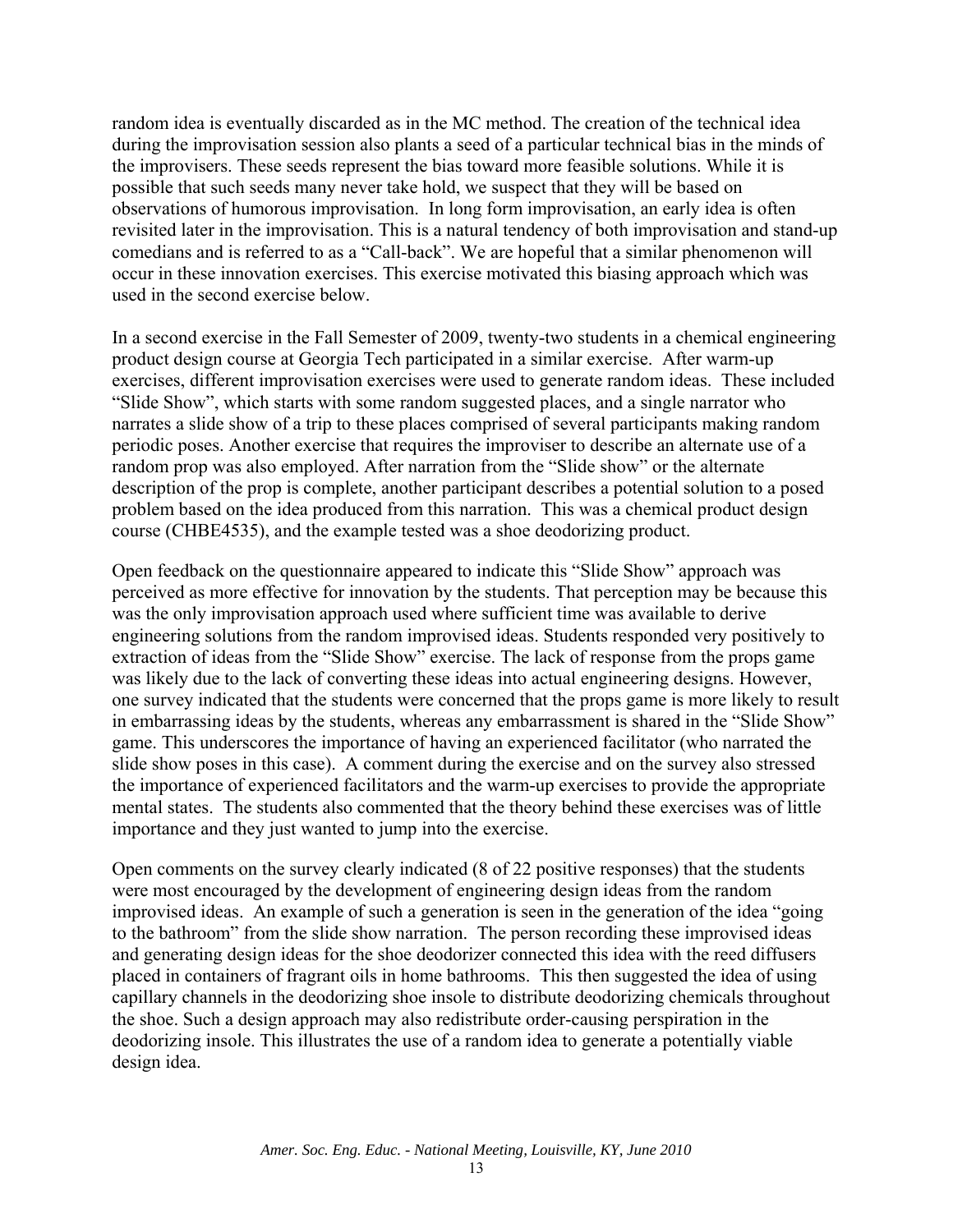Figure 6 illustrates that, unlike the previous test, students believed that this exercise may potentially help them with their design project (the average answer for question 6 is statistically different from the neutral answer of 3). This occurred despite the fact that there was not statistical difference between the attributes of the second and the first. While only significant to the 90% confidence level, the only statistically significant difference between these two studies was in question 6 regarding the usefulness of this exercise for the design project. This likely occurred because only the second study was able to produce suggestions for the specific design project. Our initial qualitative assessment is that a two stage process in which the technical problem constraints are added subsequent to an initial random idea generation may be superior to mixing these technical constraints in the initial step.



**FIGURE 6.** Results of survey questions in creativity workshop for CHBE4535. The error bars at the 95% confidence intervals about the mean and an \* indicates that the mean is statistically different from the neutral answer of 3 at the 95% confidence level.

A subsequent workshop, carried out in front of a general student audience at the Georgia Tech Library illustrated the advantage of increased bandwidth when using improvised ideas to generate technical solutions. By giving the entire audience note cards or sheets of paper to generate technical solutions from the initial random ideas, many more technical solutions were generated than the case were only on facilitator produced these technical solutions. A subsequent test of this higher-bandwidth approach at a meeting of the Atlanta Chapter of the Society of Women Engineers (SWE) showed it was most effective at producing technical solutions. Therefore, this approach has now been adopted as part of our best practices for these exercises.

# **Conclusions**

From these two preliminary exercises we have learned some simple best practice principles for the use of humorous improvisation to generate engineering design ideas. In addition to the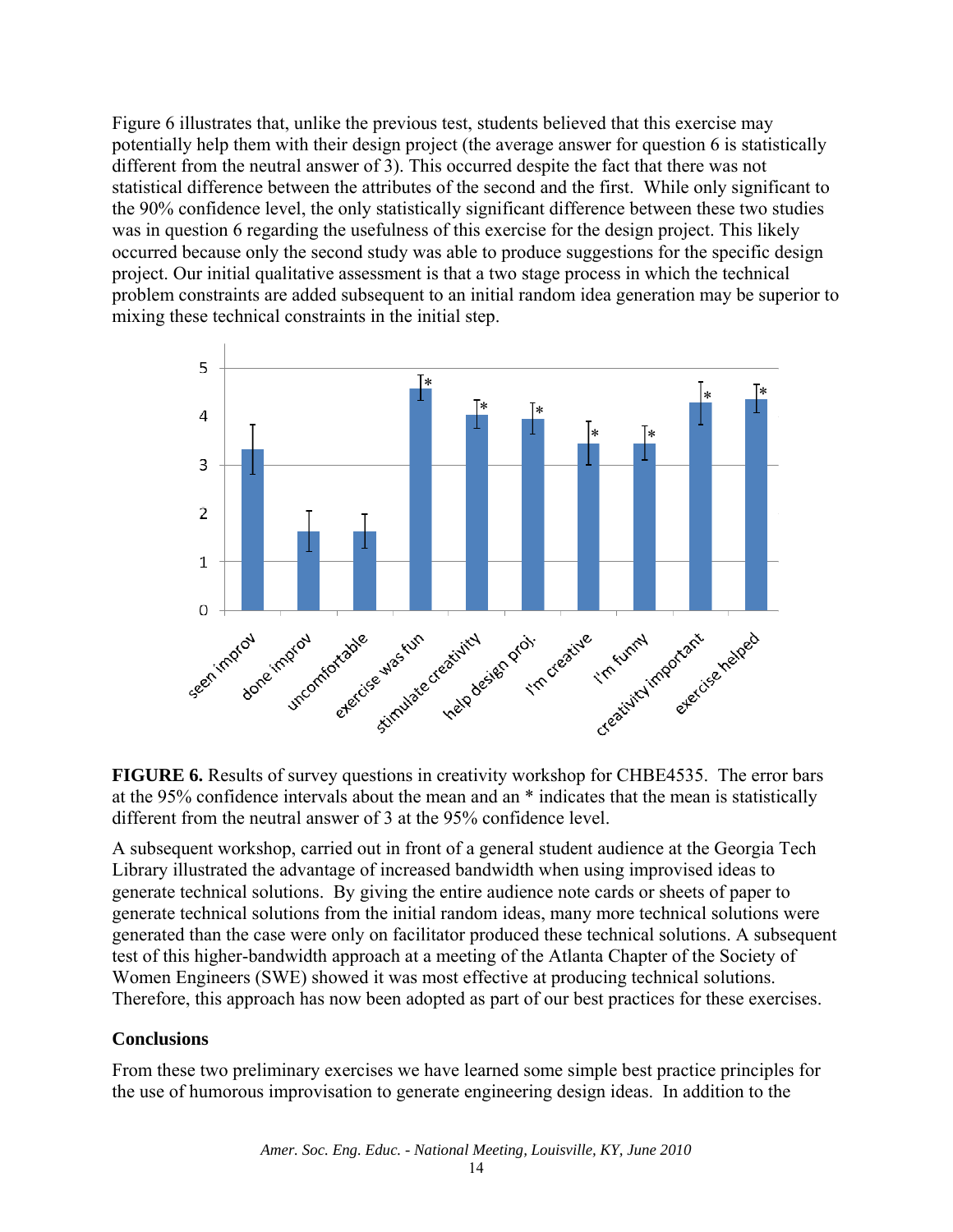results above, some of these conclusions were derived from specific comments on the surveys. These suggested best practices currently include:

- 1. Humorous improvisation should be combined with engineering idea generation in a sequential manner such that improvisation generates random ideas that seed a potential engineering design as in a MC scheme. Initial mixing of the two phenomena may reduce the effectiveness of both.
- 2. Improvisational exercises should be chosen to limit the potential embarrassment of the participating participants. For example they should be carried out in a classroom or conference room, instead of a public space, and initial group exercises should also be chosen diffuse any potential embarrassment (the Slide Show exercise is more palatable to inexperienced improvisers than the Props exercise).
- 3. In general, participants found this to be a positive experience and humor appears to have motivated the student's participation.
- 4. Participants were encouraged by examples in which new technical solutions were actually generated from improvised initial ideas. Any exercise that fails to reach this point does not appear to be effective. Sweeney's approach would save these initial ideas for later filtration and appears to be missing this step that may be critical to technical innovation.
- 5. Participants found the warm-up exercises important.
- 6. Participants did not find the introduction to the theory behind these exercises useful.
- 7. Participants believed having a leader/moderator for these exercises is important.
- 8. Generation of technical solutions by the entire group is more effective than generation by one moderator.

Additional workshops to test these best practices are planned for academic, corporate and educational venues throughout 2010, including the very ASEE meeting to which this paper is submitted. After additional refinement of these best practices, a systematic protocol will then be used to test the aforementioned hypothesis that MC biasing is required to make this approach effective for technical innovation. Next, the ability of technical personnel to facilitate these exercises will be tested. Failure of technical personnel to facilitate and lead such exercises would present a significant obstacle to their wide-spread use.

# **References**

 $<sup>5</sup>$  The Public Understanding of Engineering NAE Press: Washington, D.C., (2008).</sup>

<sup>&</sup>lt;sup>1</sup> "Cracking the Creativity Frontier," speech given by Dr. Joseph Bordogna, Deputy Director and Chief Operating Officer of the National Science Foundation, to the 2<sup>nd</sup> Inventors Dinner at the

<sup>2</sup> Davis, S. "Engineering Innovation Requires Consistency and Creativity," *Power Electronics Technology*, March 1, 2008.

<sup>&</sup>lt;sup>3</sup> "Kaist New Admission System Values Creativity," The Korean Herald, March 6, 2009.

<sup>&</sup>lt;sup>4</sup> National Science Foundation Engineering Research Center Program, Solicitation NSF 09-545 (http://www.nsf.gov/pubs/2009/nsf09545/nsf09545.pdf)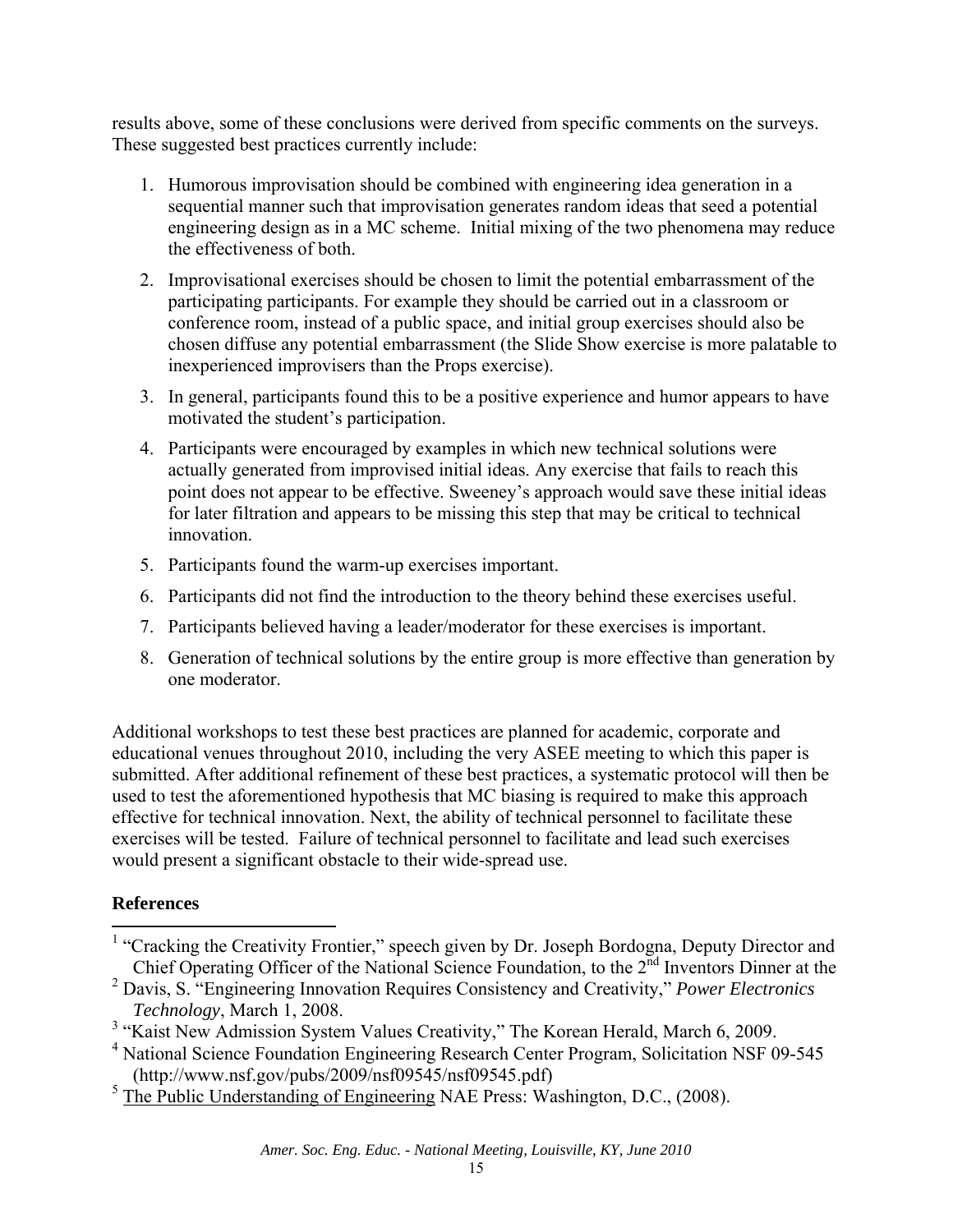- 6 Nigel Cross, "Descriptive Models of Creative Design: Application to an Example," *Design Studies* **18**, 427–455 (1997).
- <sup>7</sup> Kees Dorst and Nigel Cross, "Creativity in the Design Process: Co-evolution of Problem-Solution," *Design Studies* **22**, 425-437 (2001).
- <sup>8</sup> Wang, D.; Ilhan, A.O. "Holding Creativity Together: A Sociological Theory of the Design Professions, Design Issues, 25(1), 5-21, (2009).
- <sup>9</sup> Korn, J. "Domain-independent design theory," J. Eng. Design, 7(3), 0954428 (1996).
- 10 Bryan Lawson, *What Designers Know*, Oxford/Elsevier: London, 17–19, (2004).
- 11 Cavanagh, S. "Science Panel Seeks Ways to Fan Student Innovation," *Education Week*, **29**(2), (2009).
- <sup>12</sup> Waldrop, M.M. Complexity: The Emerging Science at the Edge of Order and Chaos, Simon & Shuster: New York, 1992.
- <sup>13</sup> De Bono, Edward Serious Creativity: Using the Power of Lateral Thinking to Create New Ideas, Harper Business: New York (1993).
- <sup>14</sup> Koestler, Arthur The Act of Creation, Arkana: London (1990).
- <sup>15</sup> Truex, D.; Bakerville, R.; Travis, J. "Amethodical Systems Development: The Deferred meaning of Systems Development Methods," Accting Mgmt. Info. Tech., 10, 53-79 (2000).
- <sup>16</sup> Personal Communication, Dr. William Leahy, College of Computing, Georgia Institute of Technology (2010).
- <sup>17</sup> Altshuller, Genrich Creativity as an Exact Science, Gordon & Breach: New York, NY (1984).
- <sup>18</sup> Altshuller, Genrich, And Suddenly the Inventor Appeared, translated by Lev Shulyak, Technical Innovation Center: Worcester, MA (1994)
- <sup>19</sup> Gessell, I. Playing Along: 37 Group Learning Activities Borrowed from Improvisational Theatre, Whole Person Associates: Duluth, MN (1997).
- <sup>20</sup> Sweeney, J; <u>Innovation at the Speed of Laughter: 8 Secrets to World Class Idea Generation</u>, Aerialist Press: Minneapolis, MN (2004).
- <sup>21</sup> Thilmany, J. "Improv Engineering: A Comedy Producer Imparts Idea-Generating Tips He's Learned on the Job," Mechanical Engineering Magazine, March (2005).
- <sup>22</sup> Arabe, K.C. "No Gag, Improv Comedy Can Inspire Innovation," Industrial Market Trends, ThomasNet: www.news.thomasnet.com, March 30, (2005)
- $^{23}$  Personal Communication from Julia Schmidt to P. Ludovice (2007).
- <sup>24</sup> Molecular Operating Environment, published by Chemical Computing Group, Montreal, Canada (www.chemcomp.com)
- $25$  CERIUS2 published by Accelrys Inc., San Diego, CA (www.acceryls.com)
- 26 Metropolis, N.; Rosenbluth, A. W.; Rosenbluth, M. N.; Teller, A. H.; Teller, E*. J. Chem. Phys.*, **21**, 1087 (1953).
- <sup>27</sup> Gwinn, P.; Group Improvisation The Manual of Group Improv Games, Meriwether Publishing: Colorado Springs, CO (2003).
- 28 Caudron, S. *Personnel J.,* **7**(6), 63-66 (1992).
- 29 Moreall, J. Humor Works, HRD Press: Amherst, MA (1997)
- <sup>30</sup> Personal Communication, from David Schiraldi to P. Ludovice (2009).
- <sup>31</sup> Kazerounian, K.; Foley, S.; "Barriers to Creativity in Engineering Education: A Study of Instructors and Students Perceptions," *J. Mechanical Design*, **129**, 761-768 (2007).
- <sup>32</sup> Charyton, C.; Snelbecker, G.E.; "General, Artistic and Scientific Creativity Attributes in Engineering and Music Students," *Creativity Res. J*. **19**(2-3), 213-225 (2007).